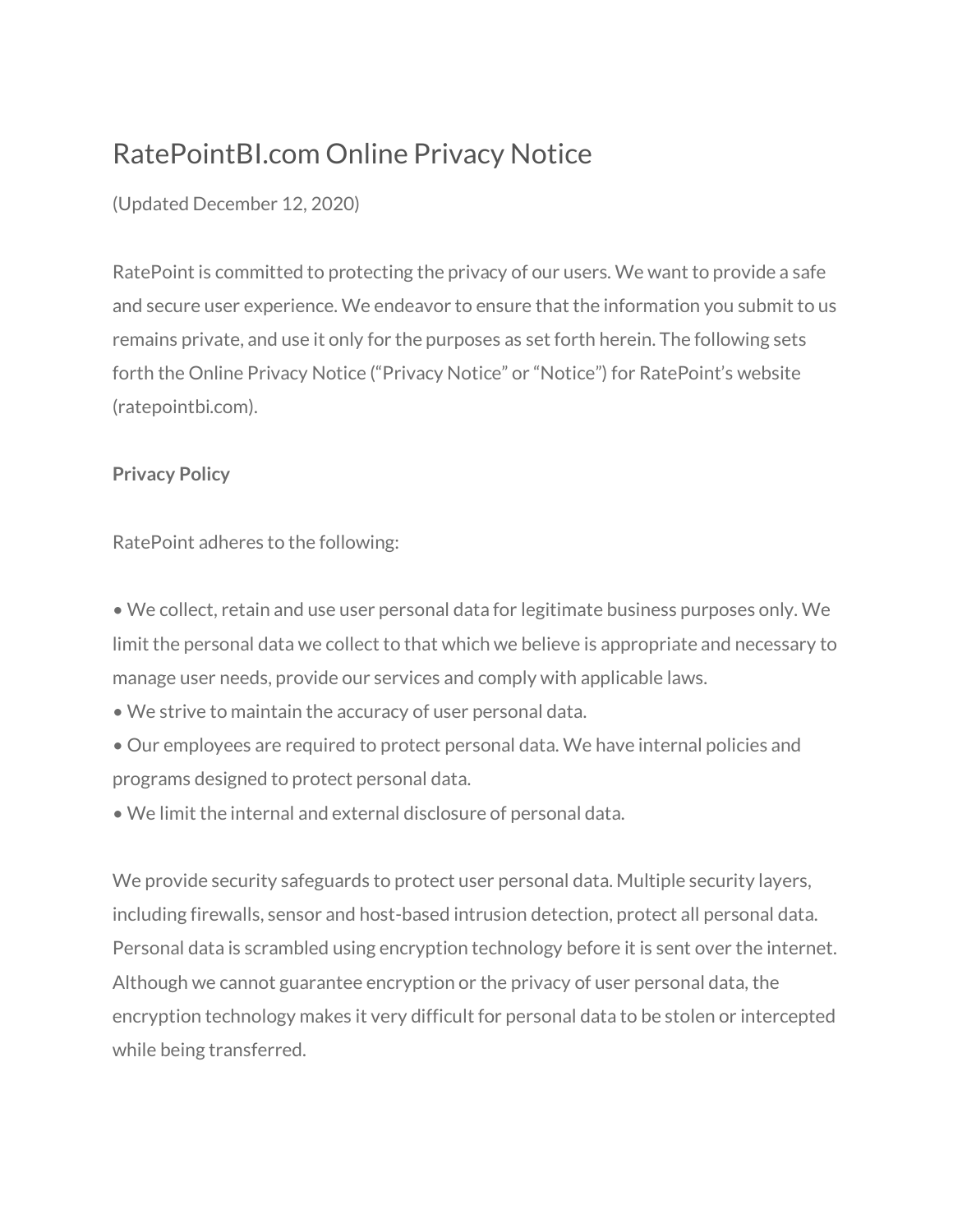### **For California Residents**

This Privacy Notice provides information to California residents whose personal information is processed pursuant to the California Consumer Privacy Act of 2018 ("CCPA"). It describes the categories of personal information RatePoint collects and the purposes for which that information is collected. It also summarizes the rights California residents have and how they may exercise these rights. California residents may have the right to request access to the personal information we have collected about them, and deletion of the personal information we have collected from them. These rights are described in more detail below in the section entitled "User Rights Concerning Personal Data." If you only have a business or employment relationship with us (e.g., you are an employee or contingent worker), these rights below may only be available to you after January 1, 2021, or as required by law. For purposes of this Notice, the term "personal data" has the same meaning as the term "personal information" is defined in the CCPA.

### **For Residents of the European Union, United Kingdom, European Economic Area and Switzerland**

With respect to the personal data of individuals in the European Union, United Kingdom, European Economic Area and Switzerland, RatePoint complies with the EU-US Privacy Shield Framework and Swiss-US Privacy Shield Framework as set forth by the U.S. Department of Commerce regarding the collection, use, and retention of personal information transferred from the European Union, United Kingdom, and Switzerland, respectively, to the United States. RatePoint has certified to the Department of Commerce that it adheres to the Privacy Shield Principles. If there is any conflict between the terms in this Privacy Notice and the Privacy Shield Principles, the Privacy Shield Principles shall govern. To learn more about the Privacy Shield program, and to view our certification, please visit https://www.privacyshield.gov/. The principles we follow can be summarized as follows: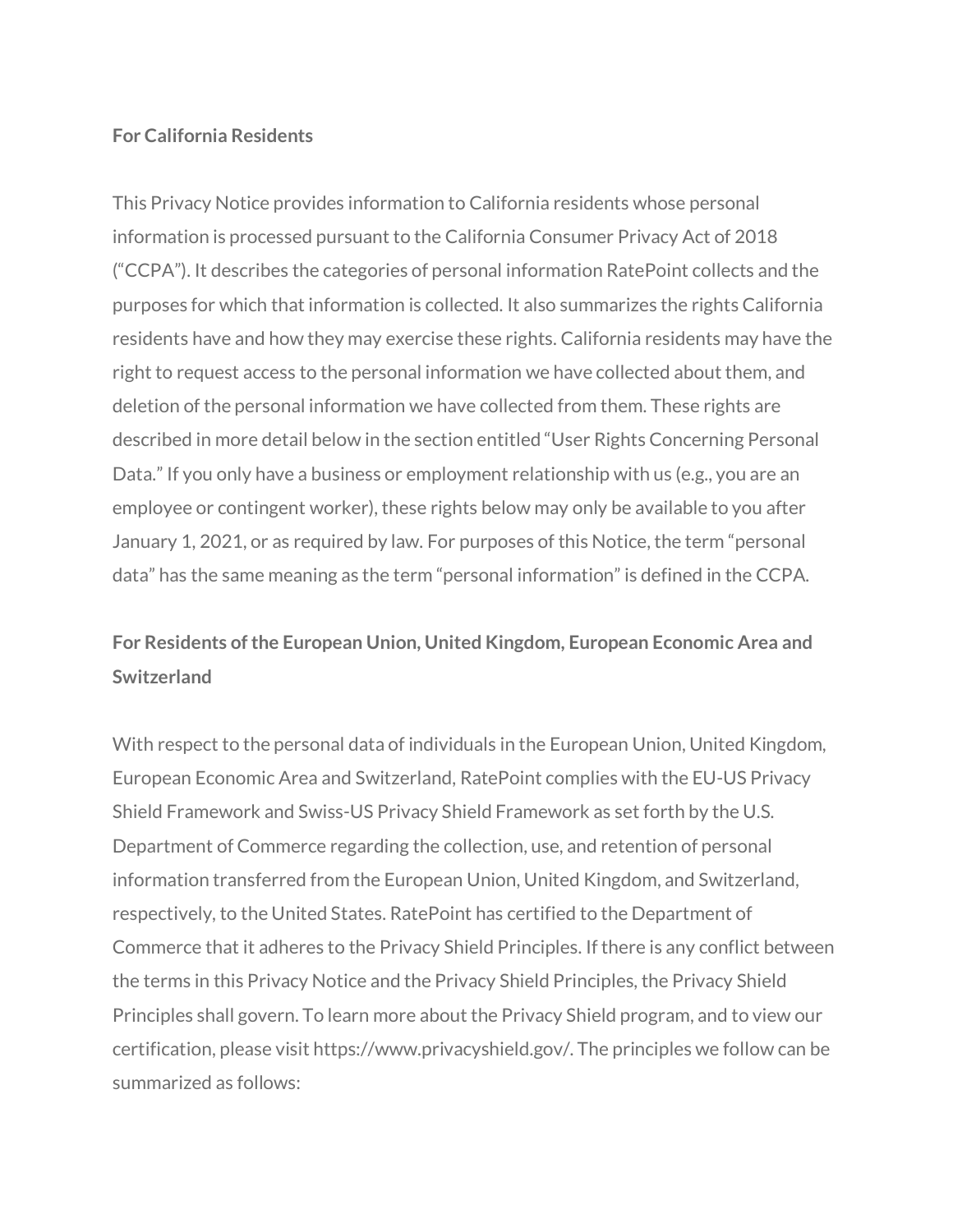1. Notice: RatePoint will inform European Union, United Kingdom, and Swiss users of our data handling practices, which are set forth in this Notice. This includes, for example, the type of data collected, the purpose of processing it, and the conditions for onward transfers to third parties.

2. Choice: RatePoint will give users the opportunity to opt out of having their data disclosed to third parties (other than agents assisting RatePoint with the processing of the data), or having their data used in a manner that exceeds the original disclosures.

3. Accountability for Onward Transfer: Transfers of data by RatePoint to other data controllers or processors can only occur: (i) for limited and specified purposes described below; (ii) on the basis of a contract; and (iii) only if that contract provides the same level of protection as the Privacy Shield Principles. In the context of an onward transfer RatePoint is responsible for the processing of personal data it receives under each Privacy Shield Framework, and subsequently transfers to a third party acting as an agent on behalf of RatePoint. RatePoint complies with the Privacy Shield Principles for all onward transfers of personal data from the EU and Switzerland, including the onward transfer liability provisions. RatePoint shall remain liable under the Principles if its agent processes such personal information in a manner inconsistent with the Principles, unless RatePoint proves that it is not responsible for the event giving rise to the damage.

4. Security: RatePoint will take reasonable and appropriate security measures to protect personal data from loss, misuse, and unauthorized access, disclosure, alteration and destruction. If RatePoint uses a sub-processor, we will ensure that our contract with the sub-processor provides the same level of protection as provided by the Privacy Shield Principles.

5. Data Integrity and Purpose Limitation: RatePoint will take reasonable steps to ensure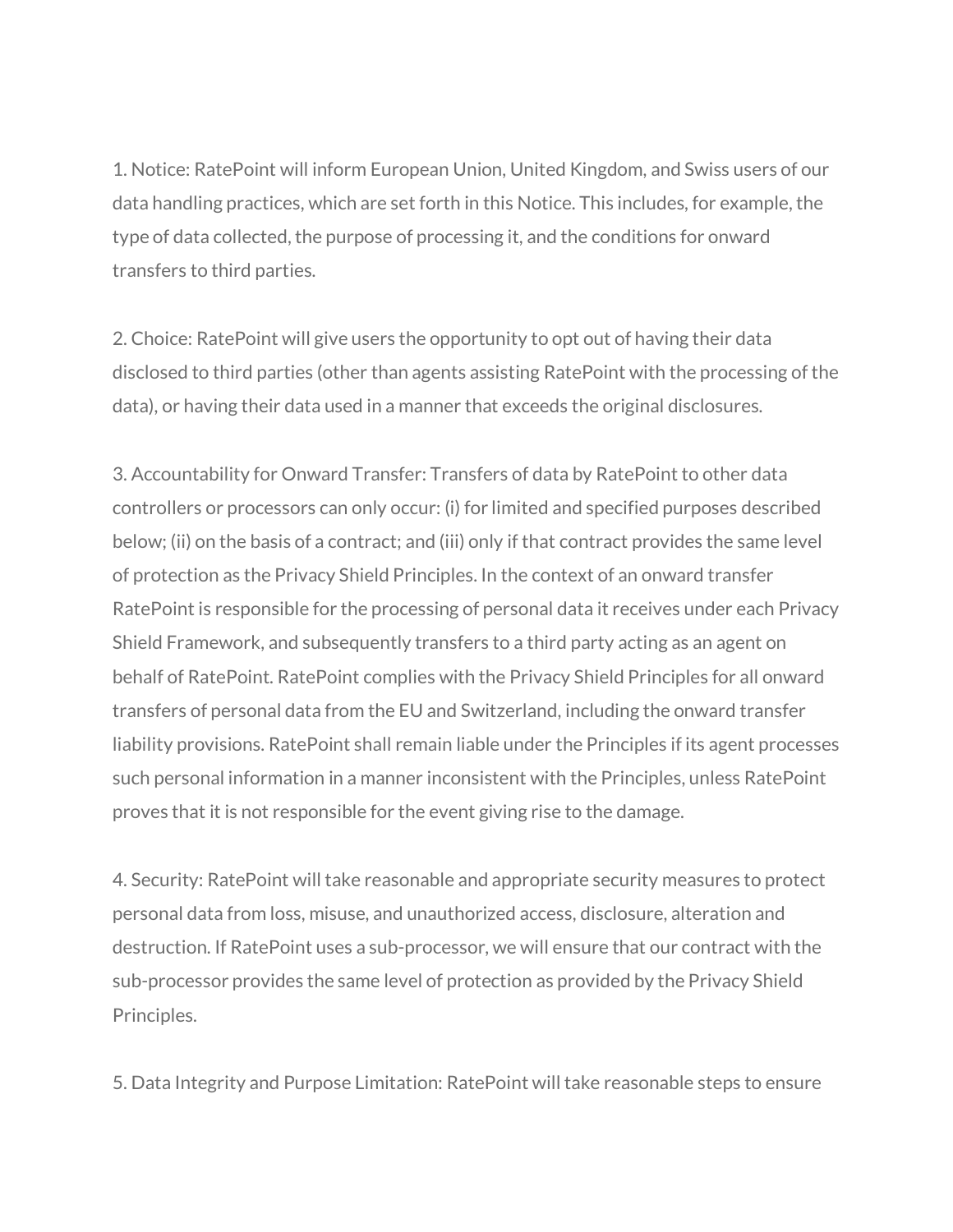the personal data is reliable for its intended use, and is accurate, complete and current. The data used should be limited to that which is relevant to the purpose of the processing, and not processed in a manner that is incompatible with the purpose for which it was originally collected or subsequently authorized by the data subject.

6. Access: Data subjects have the right to obtain confirmation of whether RatePoint is processing their data, and get a copy of the data. Users are also able to correct or delete personal data where it is inaccurate or has been processed in violation of the Privacy Shield Principles, except where the burden or expense of providing access would be disproportionate to the risks to the individual's privacy in the case in question, or where the rights of persons other than the data subject will be violated.

7. Recourse, Enforcement and Liability: RatePoint is subject to the jurisdiction of the United States Federal Trade Commission, which has the right to enforce RatePoint's compliance with the Privacy Shield Programs.

a. EU- US Privacy Shield: RatePoint has further committed to cooperating with EU data protection authorities ("DPAs") with regard to unresolved EU- US Privacy Shield complaints. If a user does not receive timely acknowledgment from us of their complaint, or if we have not addressed the complaint to their satisfaction, they should contact the EU or UK DPAs (as applicable) for more information or to file a complaint. The services of EU and UK DPAs are provided at no cost to users.

b. Swiss- US Privacy Shield: RatePoint is also committed to cooperating with the Swiss Federal Data Protection and Information Commissioner. When covering non-HR data received from Switzerland, RatePoint is committed to cooperating with and complying with the advice of the Commissioner

c. RatePoint is committed to cooperating with the EU and UK DPAs and the Swiss Federal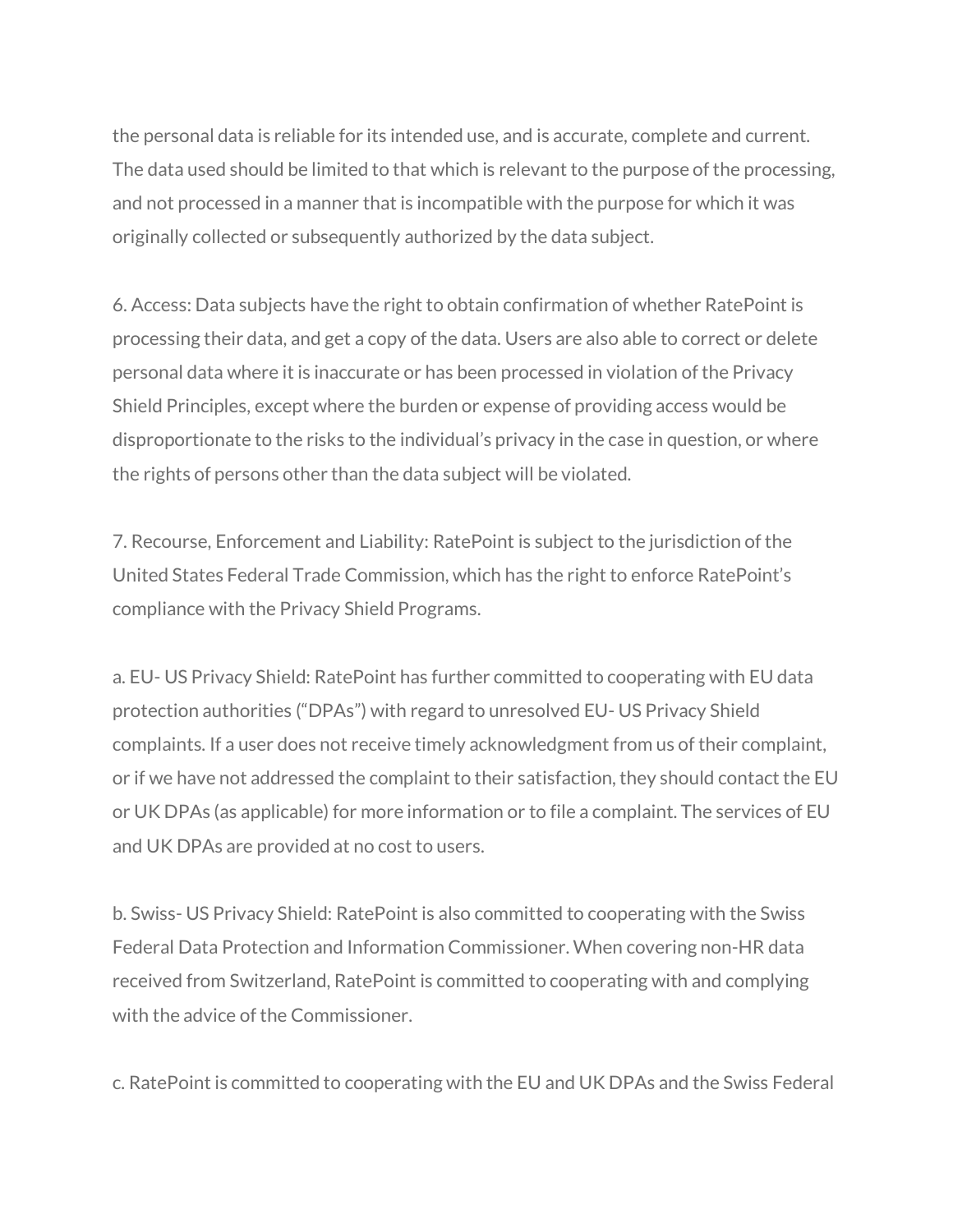Data Protection and Information Commissioner (FDPIC) and complying with the advice given by such authorities with regard to human resources data transferred from the EU, UK and Switzerland in the context of the employment relationship.

d. In compliance with Privacy Shield Principles, RatePoint commits to resolve complaints about our collection or use of your personal information. EU, UK and Swiss individuals with inquiries or complaints regarding our Privacy Shield policy should first contact RatePoint at:

RatePoint 1150 Iron Point Road, Ste. 100 Folsom, CA 95630 United States

If you do not receive timely acknowledgement of your complaint from us, or if we have not addressed your complaint to your satisfaction, you can at any time lodge a complaint with the data protection authority of the EEA country where you live or with the data protection authority of the country or state where the RatePoint controller that collected your personal data has its registered seat. A list of the national data protection authorities can be found here: http://ec.europa.eu/justice/dataprotection/bodies/authorities/index\_en.htm

Under certain conditions, you may invoke binding arbitration for complaints regarding Privacy Shield compliance that are not resolved by following the above complaint procedures. More information on binding arbitration can be found here: https://www.privacyshield.gov/article?id=ANNEX-I-introduction

**Categories of Information Collected and Processed**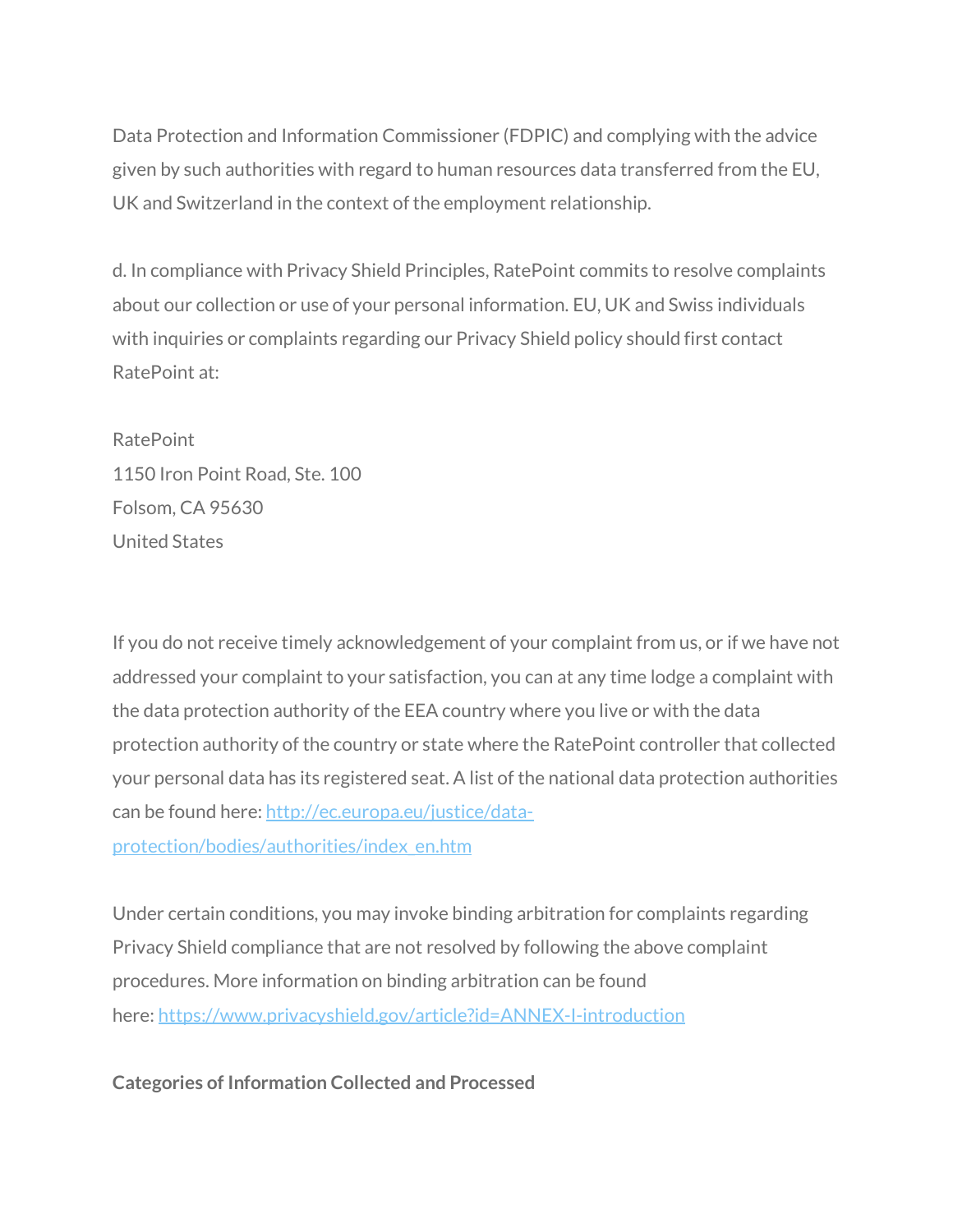RatePoint uses many sources of information to help us meet our needs and the needs of our customers and users. RatePoint may collect personal information about users including:

• User name and other contact details shared with us when users call, write to, or contact us using our websites, requesting information about RatePoint contingent workforce management services; and

• Information about users when they apply for a job with us through the career opportunities feature on our websites (for example, user name and contact details, and information about their working history that is contained in their résumé). RatePoint is headquartered in the United States, and any data collected from users is processed in the United States. User personal data is collected and transferred only:

• To provide users with information about the types of services that RatePoint performs for its customers. For example, upon request we may provide users information about RatePoint and its service offerings so that users can consider whether it might be interested in using our services.

• To perform a contract with the user, or to implement pre-contractual measures taken at the user's request. For example, users who provide their personal data through our career opportunities features will be considered for available jobs, and may be contacted with offers of an employment relationship.

For the purposes described in this Notice, RatePoint may disclose the personal data of users:

• To any of our related RatePoint companies

• To government agencies or individuals appointed by a government responsible for the investigation and resolution of disputes or complaints; or

• As otherwise required or authorized by law.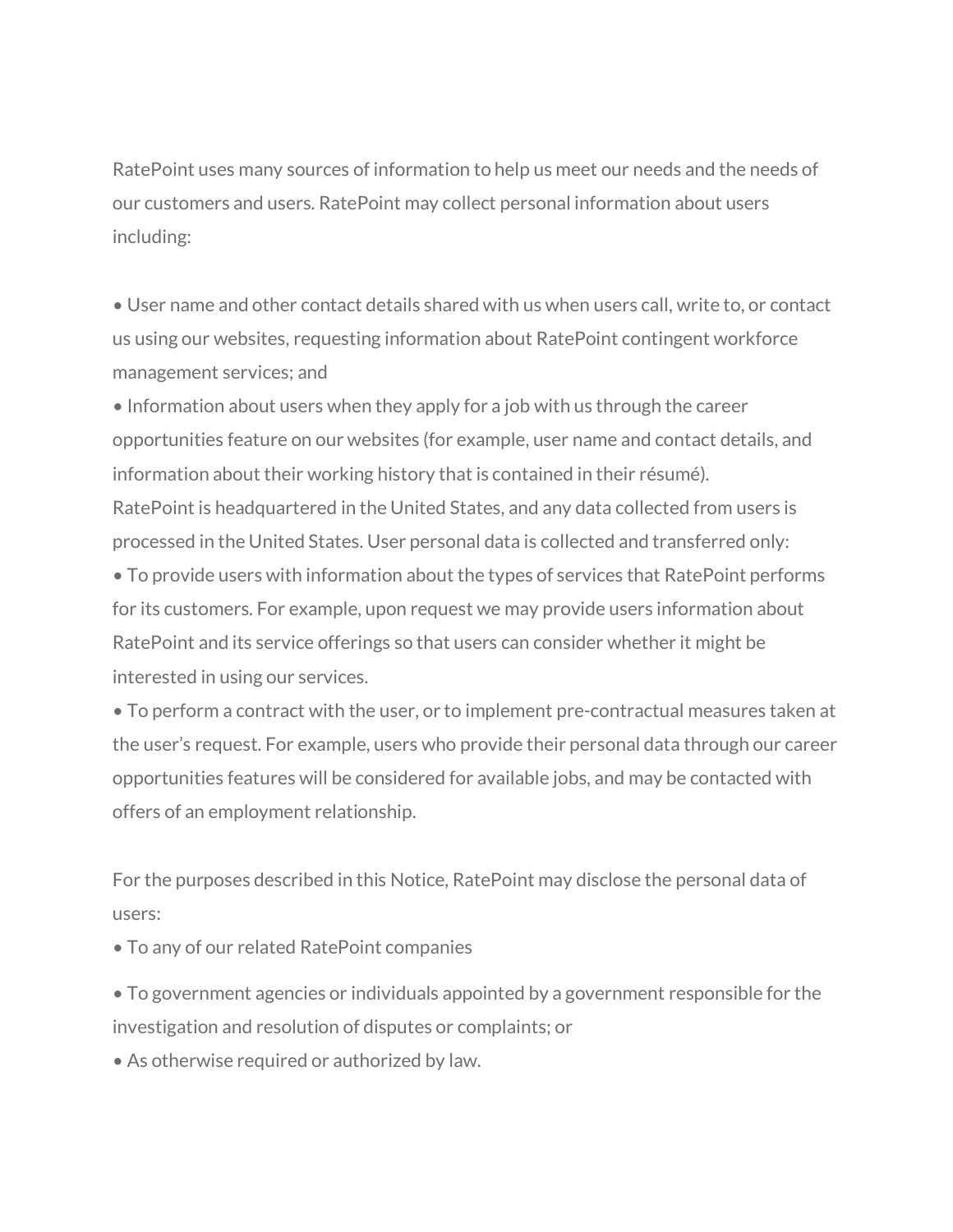### **RatePoint does not:**

• Use the data collected in any form of automated decision-making.

• Collect or process "special categories of personal data" as that term is used in the EU General Data Protection Regulations (GDPR), Article 9, e.g., we do not collect or process data revealing the user's racial or ethnic origin, political opinions, religious or philosophical beliefs, trade union membership, genetic data, biometric data, health data, or data concerning user sex life or sexual orientation.

• Collect or process personal data of persons who are less than 16 years old.

### **Cookies**

To make this site work properly, we sometimes place small data files called cookies on your device. Most big websites do this too.

### **What are cookies?**

A cookie is a small text file that a website saves on your computer or mobile device when you visit the site. It enables the website to remember your actions and preferences (such as login, language, font size and other display preferences) over a period of time, so you don't have to keep re-entering them whenever you come back to the site or browse from one page to another.

### **How do we use cookies?**

RatePoint sites use the following cookies:

## Google Analytics Google Analytics uses cookies to measure user-interactions on our website. Google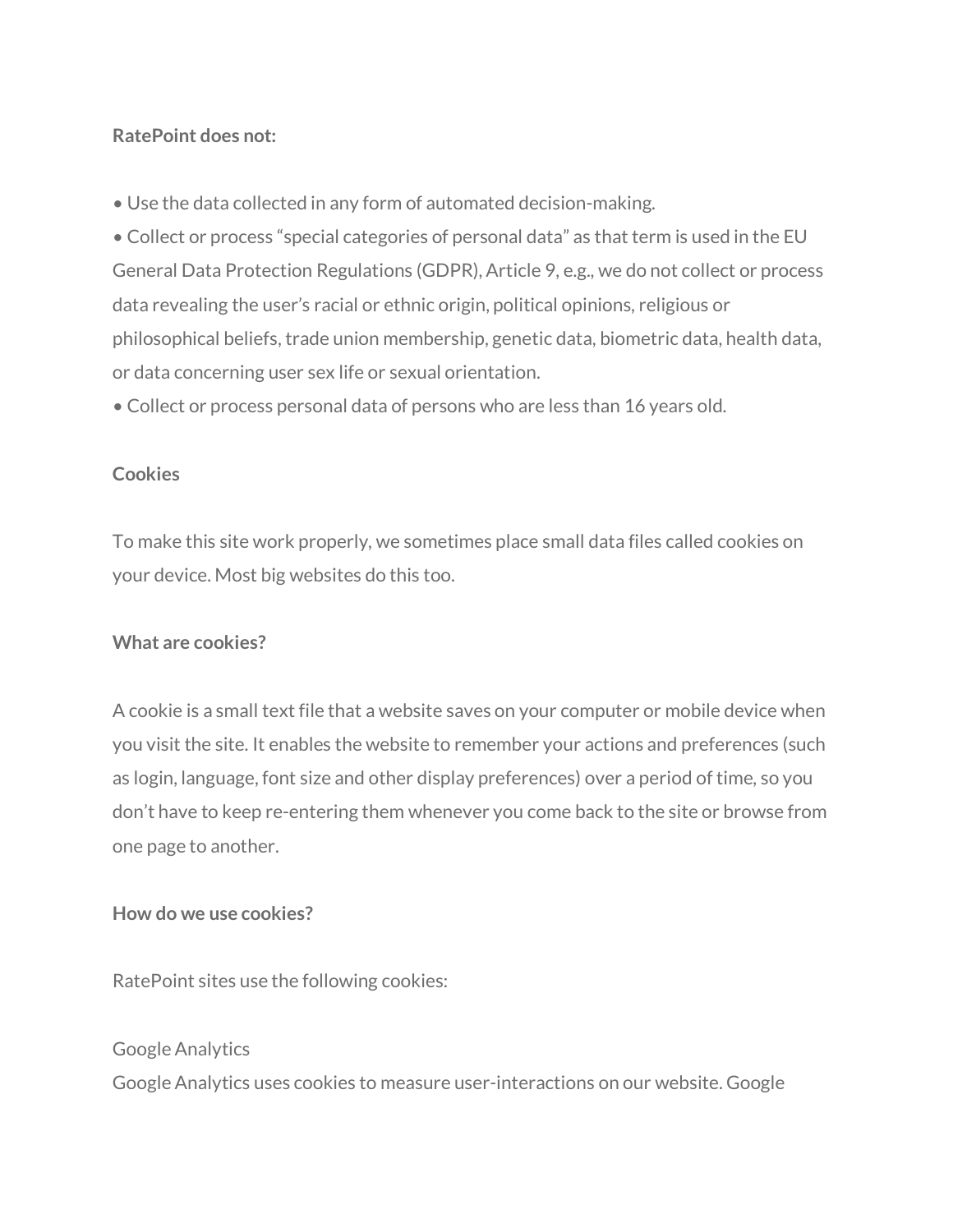Analytics is a simple, easy-to-use tool that helps RatePoint measure how users interact with website content. As a user navigates between web pages, Google Analytics provides us with JavaScript tags (libraries) to record information about the page a user has seen, for example the URL of the page. The Google Analytics JavaScript libraries use HTTP Cookies to "remember" what a user has done on previous pages / interactions with the website.

### Marketo

Marketo uses a cookie value set (\_mkto\_trk) by its Munchkin JavaScript library in order to identify individual users on the domain of our site. The cookie, which sets to a user's browser, lasts up to two years, and is automatically renewed each time the user visits a page.

### HubSpot

HubSpot uses cookie tracking to give us context of our site's visitors. The cookie (\_\_hstc) is for tracking visitors. It contains the domain, utk, initial timestamp (first visit), last timestamp (last visit), current timestamp (this visit), and session number (increments for each subsequent session).

### **How to control cookies**

You can control and/or delete cookies as you wish – for details, see www.aboutcookies.org. You can delete all cookies that are already on your computer and you can set most browsers to prevent them from being placed. If you do this, however, you may have to manually adjust some preferences every time you visit a site and some services and functionalities may not work.

RatePoint does not track its users when they cross to third party websites, and does not use targeted advertising, and therefore does not respond to Do Not Track signals.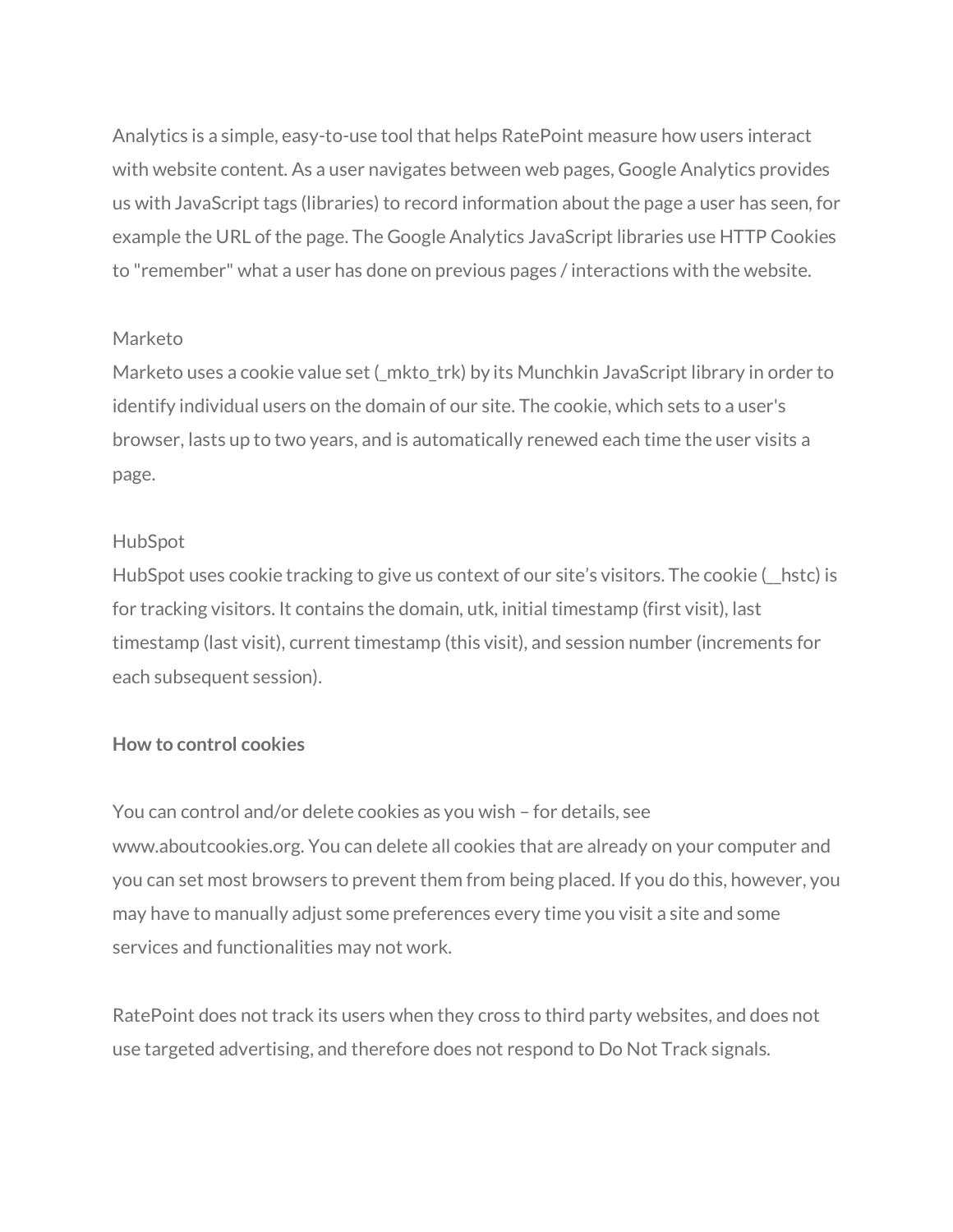RatePoint sites contain links to other websites. RatePoint is not responsible for the privacy practices or the content of such other websites. The privacy policies applicable to such other websites may differ substantially from this Privacy Notice, so we advise users to read them before using those websites. RatePoint will not be liable for any use of those websites.

### **Data Storage and Retention**

RatePoint stores user personal data, as described herein, on its servers, which are located in the United States. RatePoint retains user information only for as long as is necessary to fulfill the stated purposes for which it is collected, or as required by applicable laws or regulations.

• Personal data that is provided by users who are seeking information about RatePoint's services will be retained for the duration of the complete potential sales cycle with your organization, not to exceed five years.

• Personal data that is provided by users through the career opportunities feature will be retained for up to two years.

### **User Rights Concerning Personal Data**

Users have a right to access the personal data RatePoint holds about them. To obtain a copy of the personal data we hold, at no cost to them, users should write or email us at the address shown below. If access cannot be provided within a reasonable time, we will provide users with an estimate ofthe amount of time that will be needed to provide access. If for some reason access is denied, we will inform users of the reason for that denial.

Users may also request information about the purposes of RatePoint's processing of their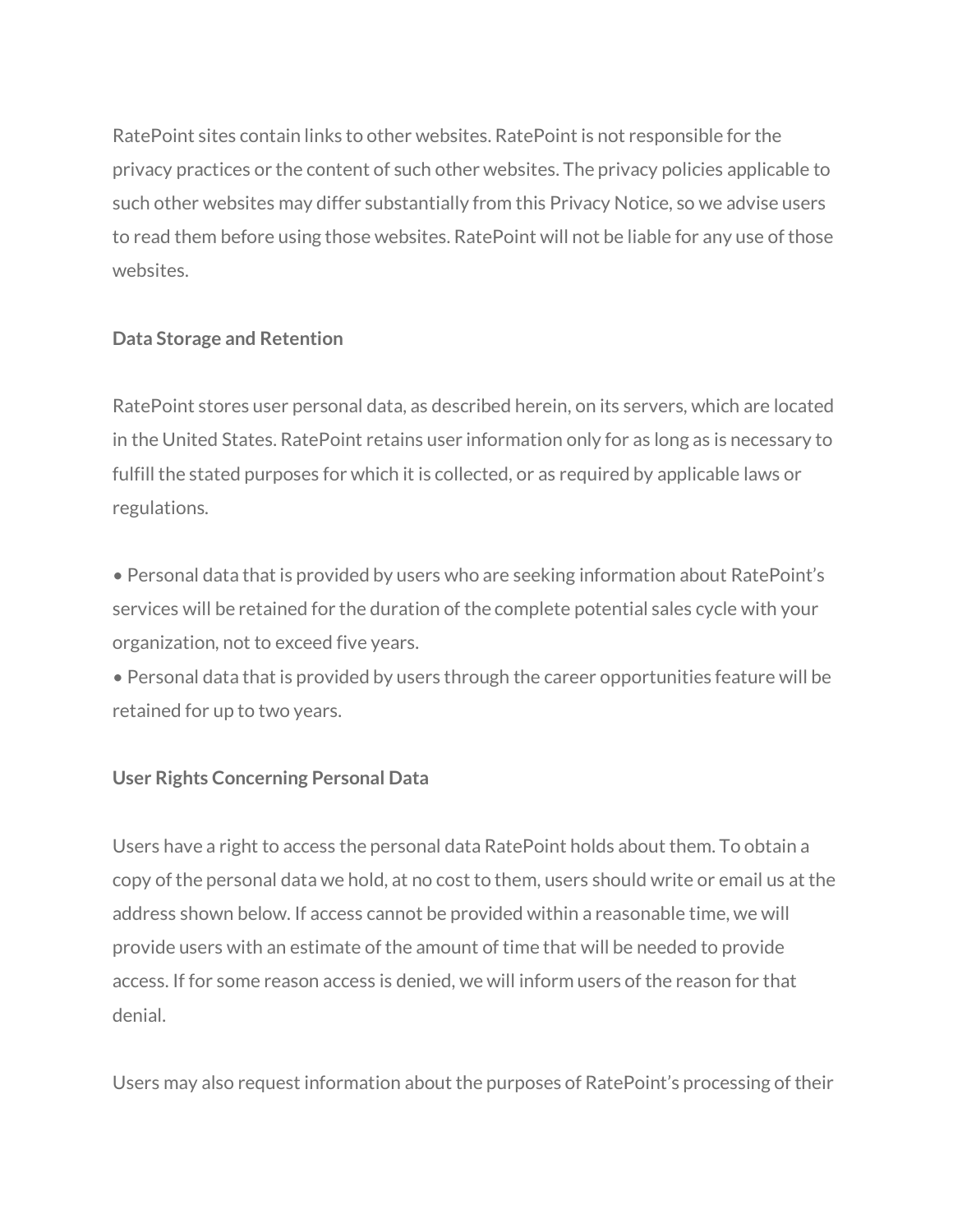personal data, the categories of personal data concerned, whether any party outside RatePoint might have received the data from RatePoint, the source of the data if the user did not provide it themselves, and how long it will be stored. If users discover that any of their personal data is inaccurate, they have a right to have that data corrected.

Users may request that RatePoint erase their personal data or cease processing it, subject to certain exceptions. In many countries, users have a right to bring a complaint to the appropriate data protection authority if they have concerns about how RatePoint processes their data.

When technically feasible, at a user's request RatePoint will provide their personal data to them or transmit it directly to another controller or processor. For any questions or requests related to user personal data, please contact us at the address shown below.

### **Updates and Changes to this Privacy Notice**

By using the RatePoint website, users agree to the terms and conditions of this Privacy Notice. If users do not agree to any of these terms and conditions, they should not use the RatePoint websites. If we change our privacy policies, we will update this document so that users are always aware of what information we collect, how it is used, and under what circumstances it may be disclosed. RatePoint reserves the right to modify, alter, or update this Notice at any time and without advance notice. This Notice is effective as of the date that appears at the top of this document. In the event of any questions about our privacy policies or related matters, please contact us at privacy@ratepointbi.com.

### **Contact Us**

In the event you have any questions or complaints, access requests or other concerns or issues arising from your use of our websites or our privacy policies, please contact our